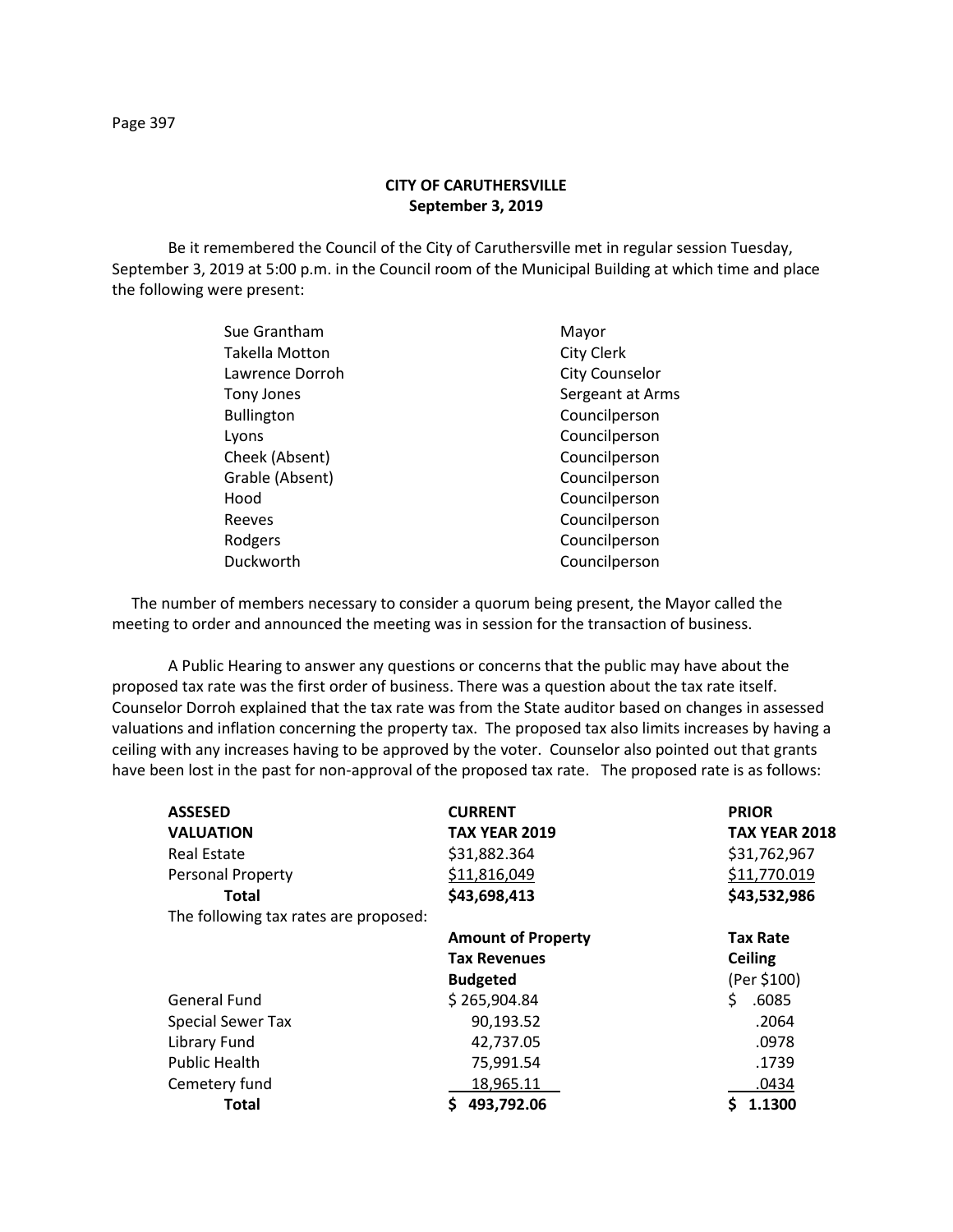Councilperson Bullington made motion for approval of the proposed tax rate at \$1.1300, second by Councilperson Lyons which resulted in the following vote:

| <b>Bullington</b> | Yes | Lyons     | Yes |
|-------------------|-----|-----------|-----|
| Hood              | Yes | Reeves    | Yes |
| Rodgers           | Yes | Duckworth | Yes |

The next order of business was the approval of the regular session minutes of September 3, 2019. Councilperson Lyons motion to approve, second by Councilperson Hood, with all in favor.

Councilperson Lyons motion to approve the closed session minutes, second by Councilperson Duckworth, with all in favor.

Councilperson Lyons motion for approval of reports and bills, second by Councilperson Hood, with all in favor.

Counselor Dorroh summarized the Planning & Zoning minutes by stating that the board was making the recommendation to the Council to approve the drafted ordinance for zoning regulations for medical marijuana with the modifications of being opened from 7:00 a.m. until 10:00 p.m. for facilities and having the standard 1,000 feet within any existing school, church, or daycare center for all types of facilities. The Board also recommended that all types of facilities would be inclusive of B1 zoning districts. The next step will be the Public Hearing with the addressing of the ordinance at which time the Council can make changes or adopt the ordinance at the next meeting.

Police/Humane report; Karol Wilcox reported the intake of 42 dogs and puppies, 29 cats and kittens, with 3 animal being redeemed and 3 euthanized for illness and one died shortly after intake. On July 19, 2019 there was a surprised biannual inspection by the Missouri Department of Agriculture with a full house of 57 animals, and there were no non-compliant items. The kennels were resealed which helps prevent parvo, worked 15 neglect cases, and provided 21 spays and neuters. The Shelter received complaints about animals being shot with a pellet gun in the Jefferson area with an investigation being ensued. Pellet guns are illegal in Caruthersville and violators can be fined or prosecuted. The shelter is still working on pricing an aggressive animal pen, and they have to take in strays and emergencies first because of the heavy volume. The Shelter has also linked up with a group of truck drivers networking to adopt animals.

Code Enforcement; Sonya Fuller reported working on letters and mailed out 22 letters, 11 properties were mowed by the City with taxes being assessed, and 9 cases have been closed. There's a lot of dumping in vacant lots and alleys. It was suggested to revisit by making announcements on the radio about the availability of the dumpster in the Maintenance yard. Also, the Water office can be called to set up a call to someone that will assist fora nominal fee to remove items.

Park & Recreation; Wes Deere reported that the Pee Wee football team will play Charleston, MO next week, and the following week the will play in Kennett, MO. The Park board voted unanimously for the 24 hour access at the Recreation Center. Mr. Deere would like to have the 24 hour access in place by October 1, 2019. Some of the regulations are that you have to be 21 years old; no one else can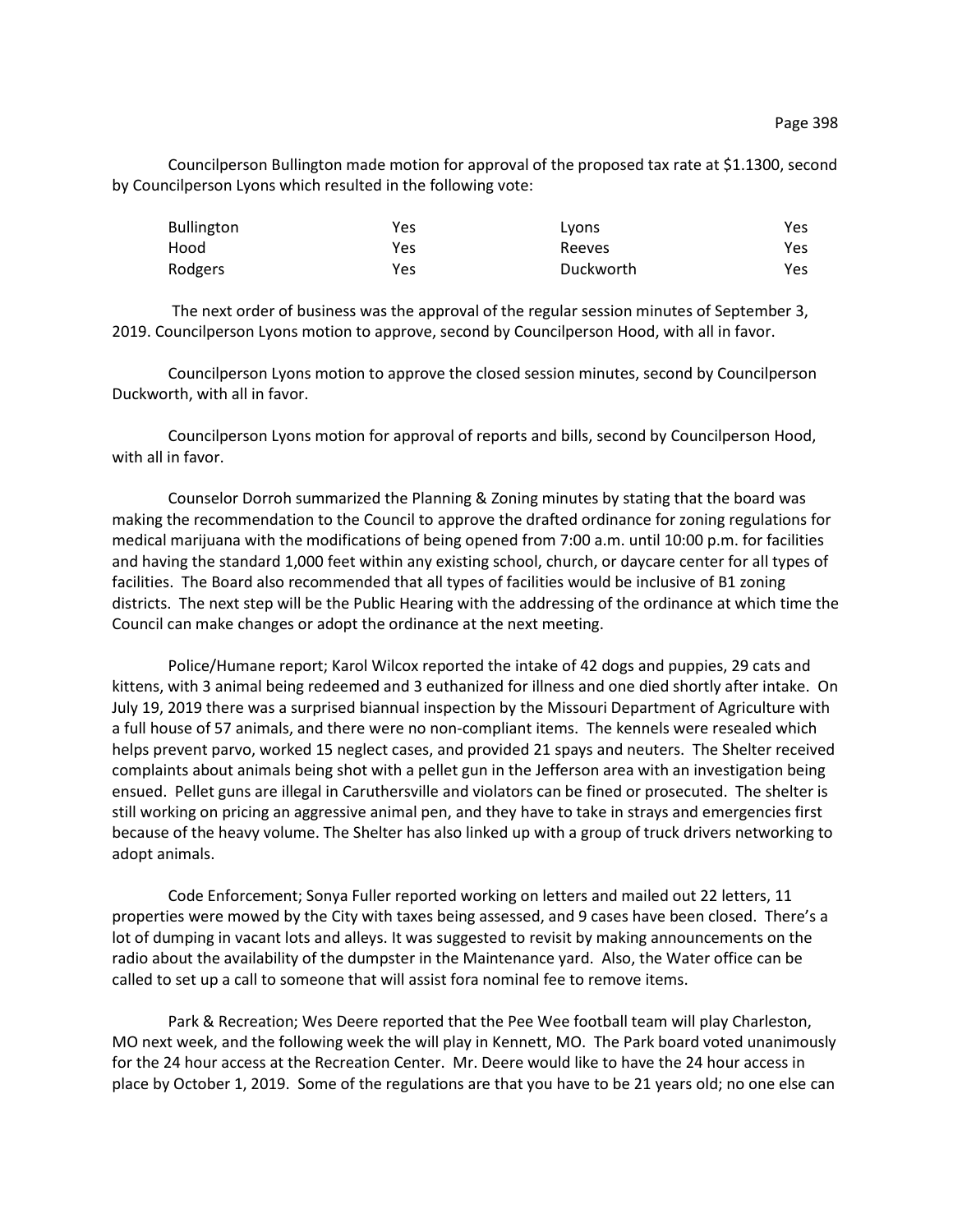### Page 399

use your card and if so it will be deactivated. The Council will review the regulations and make a decision at a later time.

Library report; Teresa Tidwell reported that starting tomorrow is the beginning of the Lunch and Learn, where there will talk about modern consumer health issues with lunch being provided. Patrons will have the ability to check out hot spots and take them home to get information on health topics on the internet. Geri-Fit and Gentle Yogi is ongoing, and the Wall of Distinction sponsored by the Historical Society will be presented September 27, 2019 at 1:30 p.m. in the auditorium. The following candidates that will be honored are Lee Dorroh, Al Jackson, John Sellers, Terry Swinger, and Ophelia Wade.

Public Works report; Paul Shaw reported that he and the Mayor had met with the USDA in regards to the letter of conditions for the FDA bond issue. They were also told that the City could apply for a grant for 35 percent off equipment and vehicles for a loan at 3 and half percent. Part of the bond issue is to advertise for bids for the Vacuum truck. Councilperson Duckworth motion for approval, second by Councilperson Lyons which resulted in the following vote:

| <b>Bullington</b> | Yes | Lyons     | Yes |
|-------------------|-----|-----------|-----|
| Hood              | Yes | Reeves    | Yes |
| Rodgers           | Yes | Duckworth | Yes |

Mr. Shaw talked with John Chittenden and discussed what damages from the flood would be done first as follows: Sonic, Westwood, Taven lift station, behind the Elementary School, and two force mains. A meeting was attended by Paul Shaw and the Mayor with Governor Parson, Senator Blunt and Congressman Smith at the Delta Center.

Business from the floor; Ann Jefferies wanted to know if there was any public effort in addressing infants and toddlers not being in car seats, and if there was any education towards letting the public know the importance of placing infants in their car seats. Ms. Jefferies was told that the PIN office addressee's those concerns and gives car seats away. Betty Toles was concerned about tall trees and bushes being a safety issue on  $15<sup>th</sup>$  and Ward. Mayor Grantham stated that the problem would be taken care of.

Introduction to bills; Counselor Dorroh introduced a bill for establishing and fixing the rate of taxation for the year 2019. Councilperson Duckworth motion for the first reading by title only, second by Councilperson Lyons as follows:

### **BILL NO. 2019-05 ORDINANANCE NO. 2019-05**

# **AN ORDINANCE ESTABLISHING AND FIXING THE RATE OF TAXATION AND LEVYING THE TAXES AND DECLARING THAT PURPOSE OF WHICH THE SAME SHALL AND SHOULD BE USED FOR THE TAX YEAR 2019.**

Councilperson Duckworth motion for the second reading, second by Councilperson Lyons. The question before the Council now is, shall bill No. 2019-05 to be known as Ordinance No. 2019-05 pass and become law, which resulted in the following vote on said question to wit: